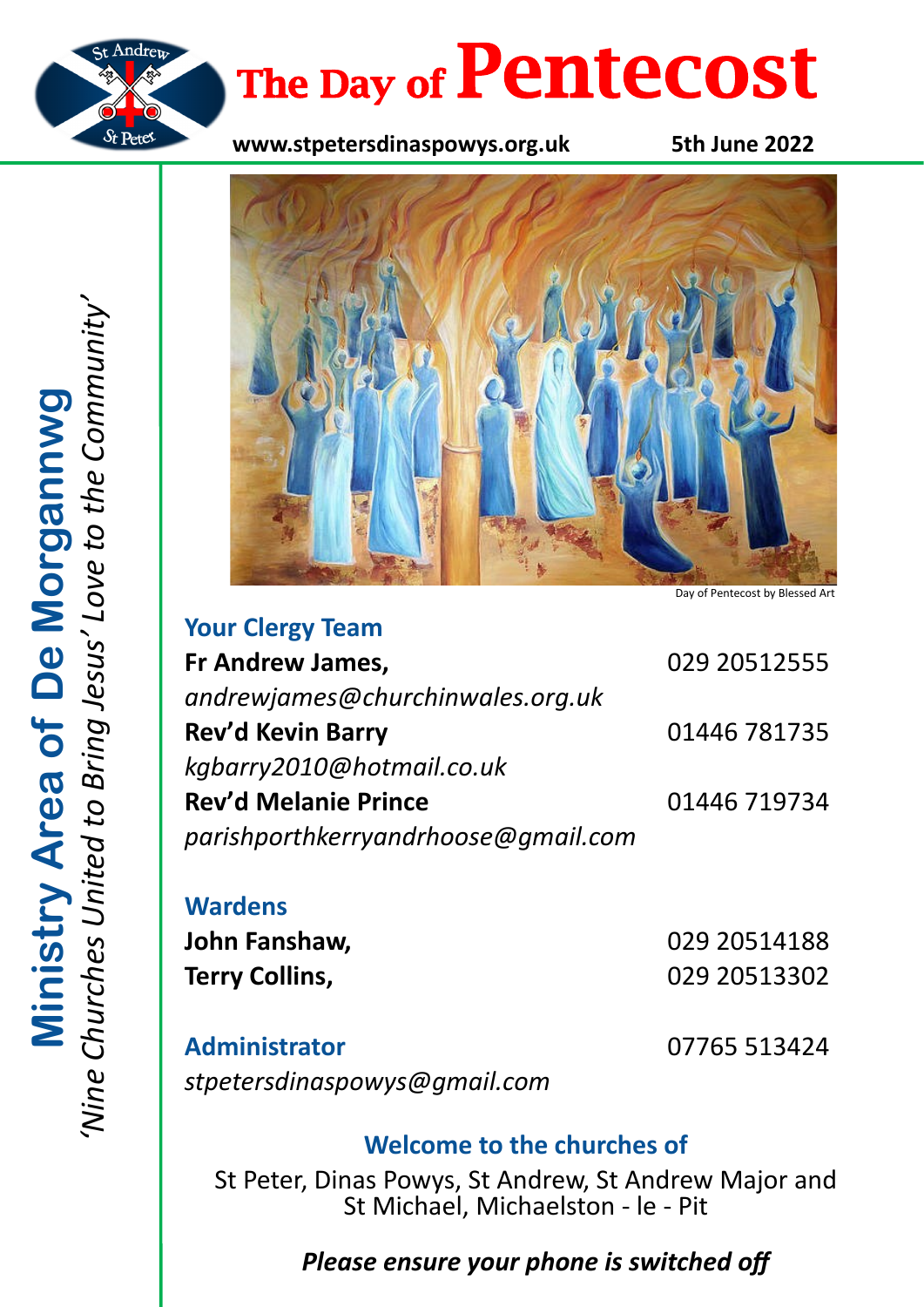### **Collect**

God, who at this time taught the hearts of your faithful people by sending to them the light of your Holy Spirit: grant us by the same Spirit to have a right judgement in all things and evermore to rejoice in his holy comfort; through the merits of Christ Jesus our Saviour, who is alive and reigns with you, in the unity of the Holy Spirit, one God, now and for ever

#### **Amen**



#### **A reading from Acts 2. 1-21**

When the day of Pentecost had come, they were all together in one place. And suddenly from heaven there came a sound like the rush of a violent wind, and it filled the entire house where they were sitting. Divided tongues, as of fire, appeared among them, and a tongue rested on each of them. All of them were filled with the Holy Spirit and began to speak in other languages, as the Spirit gave them ability.

Now there were devout Jews from every nation under heaven living in Jerusalem. And at this sound the crowd gathered and was bewildered, because each one heard them speaking in the native language of each. Amazed and astonished, they asked, 'Are not all these who are speaking Galileans? And how is it that we hear, each of us, in our own native language? Parthians, Medes, Elamites, and residents of Mesopotamia, Judea and Cappadocia,

Pontus and Asia, Phrygia and Pamphylia, Egypt and the parts of Libya belonging to Cyrene, and visitors from Rome, both Jews and proselytes, Cretans and Arabs - in our own languages we hear them speaking about God's deeds of power.' All were amazed and perplexed, saying to one another, 'What does this mean?' But others sneered and said, 'They are filled with new wine.'

But Peter, standing with the eleven, raised his voice and addressed them: 'Men of Judea and all who live in Jerusalem, let this be known to you, and listen to what I say. Indeed, these are not drunk, as you suppose, for it is only nine o'clock in the morning. No, this is what was spoken through the prophet Joel: "In the last days it will be, God declares, that I will pour out my Spirit upon all flesh, and your sons and your daughters shall prophesy, and your young men shall see visions, and your old men shall dream dreams. Even upon my slaves, both men and women, in those days I will pour out my Spirit; and they shall prophesy. And I will show portents in the heaven above and signs on the earth below, blood, and fire, and smoky mist. The sun shall be turned to darkness and the moon to blood, before the coming of the Lord's great and glorious day. Then everyone who calls on the name of the Lord shall be saved."

*This is the word of the Lord R* **Thanks be to God**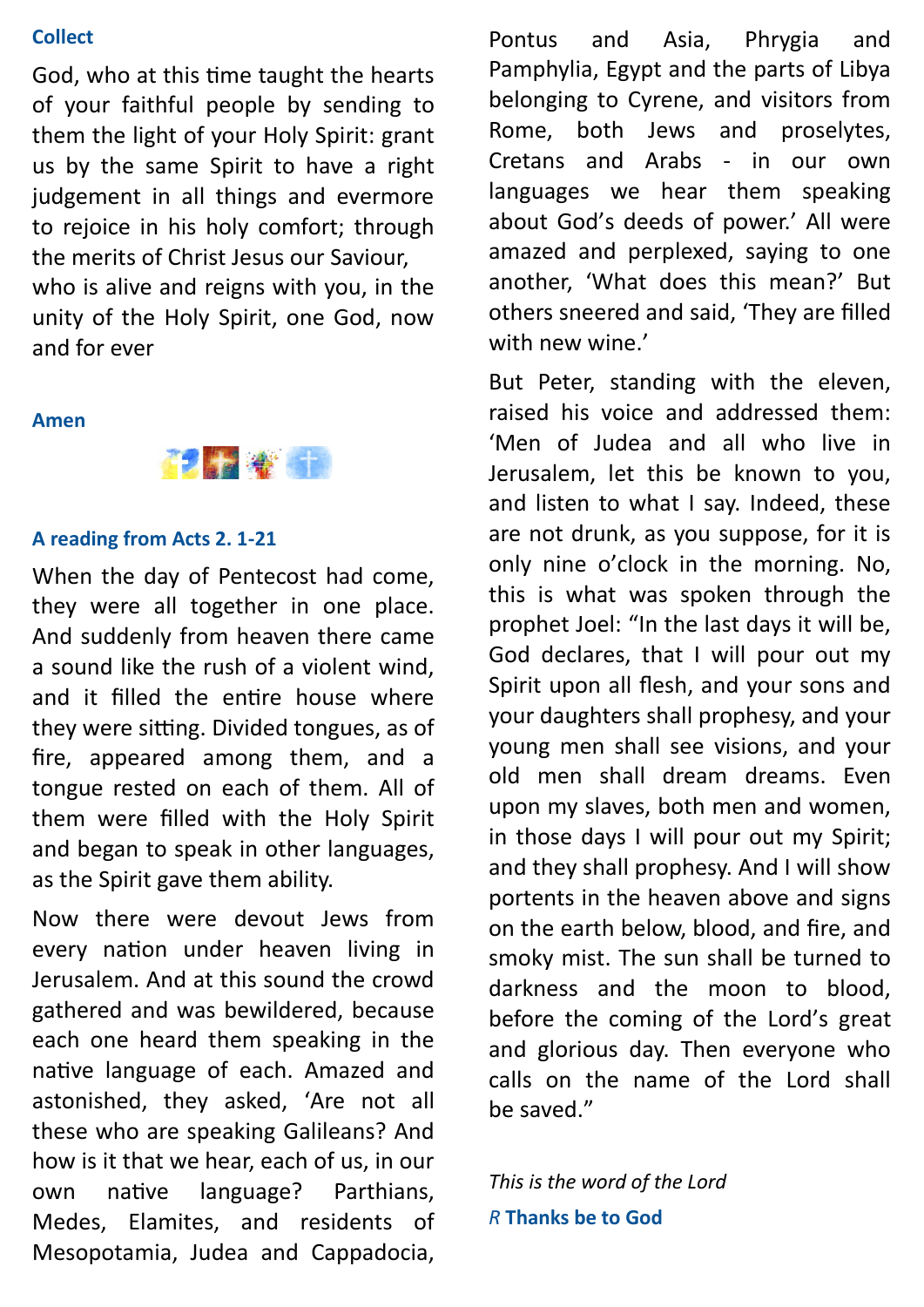# **A reading from Romans 8. 14-17**

For all who are led by the Spirit of God are children of God. For you did not receive a spirit of slavery to fall back into fear, but you have received a spirit of adoption. When we cry, 'Abba! Father!' it is that very Spirit bearing witness with our spirit that we are children of God, and if children, then heirs, heirs of God and joint heirs with Christ - if, in fact, we suffer with him so that we may also be glorified with him.

# *This is the word of the Lord*

## *R* **Thanks be to God**



# **Listen to the Gospel of Christ according to John 14. 8-17, [25-27]**

# **R Glory to you, O Lord.**

Philip said to him, 'Lord, show us the Father, and we will be satisfied.'Jesus said to him, 'Have I been with you all this time, Philip, and you still do not know me? Whoever has seen me has seen the Father. How can you say, "Show us the Father"? Do you not believe that I am in the Father and the Father is in me? The words that I say to you I do not speak on my own; but the Father who dwells in me does his works. Believe me that I am in the Father and the Father is in me; but if you do not, then believe me because of the works themselves. Very truly, I tell you, the one who believes in me will also do the works that I do and, in fact, will do greater works than these, because I am going to the Father. I will do whatever you ask in my name, so

that the Father may be glorified in the Son. If in my name you ask me for anything, I will do it.

'If you love me, you will keep my commandments. And I will ask the Father, and he will give you another Advocate, to be with you for ever. This is the Spirit of truth, whom the world cannot receive, because it neither sees him nor knows him. You know him, because he abides with you, and he will be in you.

# [25-27]

'I have said these things to you while I am still with you. But the Advocate, the Holy Spirit, whom the Father will send in my name, will teach you everything, and remind you of all that I have said to you. Peace I leave with you; my peace I give to you. I do not give to you as the world gives. Do not let your hearts be troubled, and do not let them be afraid.

*This is the Gospel of the Lord*

*R* **Praise be to thee O Christ**



# **Post Communion Prayer**

Faithful God, who fulfilled the promises of Easter by sending us your Holy Spirit and opening to every race and nation the way of life eternal: open our lips by your Spirit, that every tongue may tell of your glory; through Jesus Christ our Lord.

# **Amen**